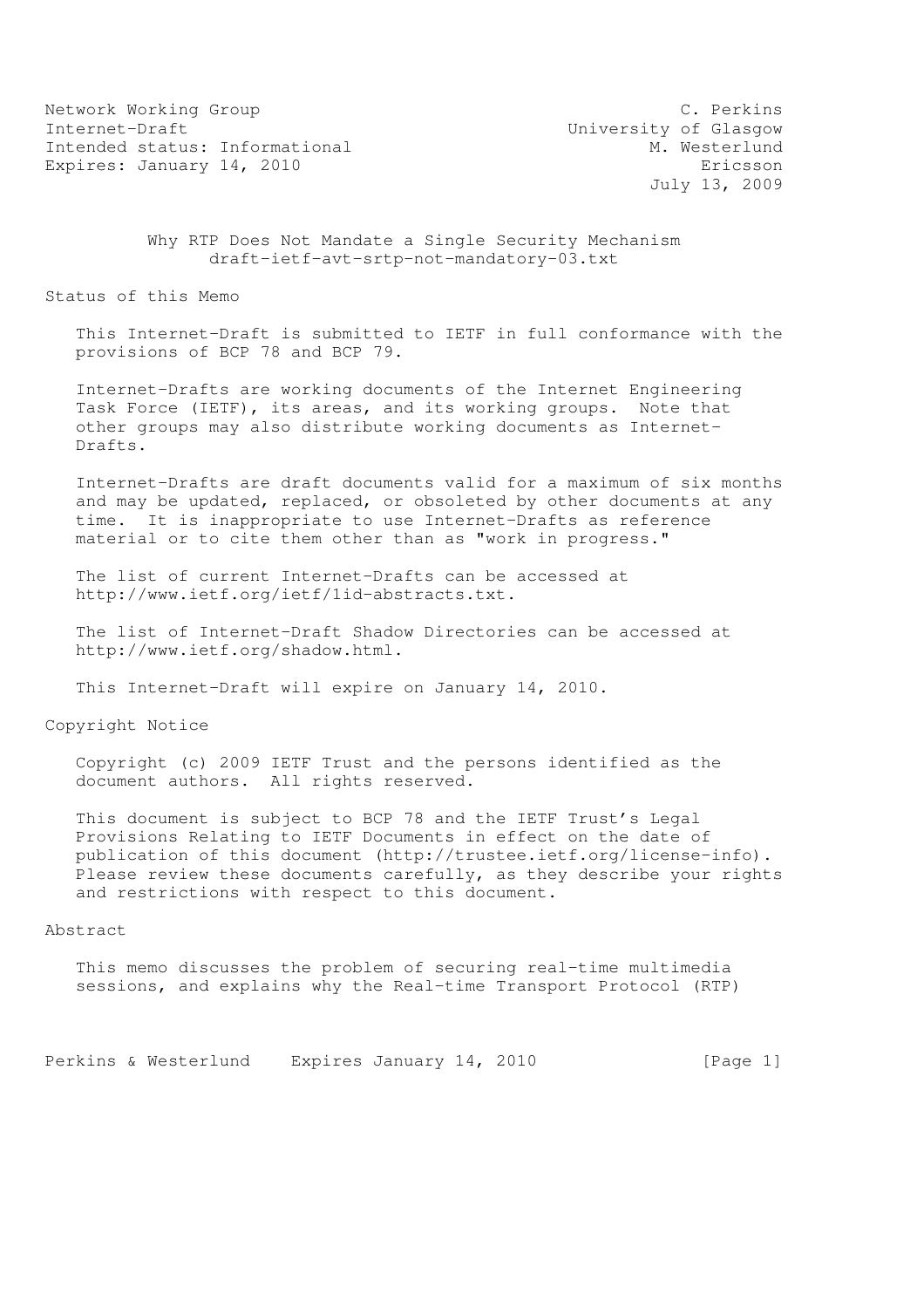does not mandate a single media security mechanism.

Table of Contents

|    | RTP Applications and Deployment Scenarios 3                   |  |
|----|---------------------------------------------------------------|--|
|    | 3. Implications for RTP Media Security 4                      |  |
|    | 4. Implications for Key Management 5                          |  |
|    | 5. On the Requirement for Strong Security in IETF protocols 6 |  |
| 6. |                                                               |  |
|    | 7. Security Considerations 7                                  |  |
| 8. |                                                               |  |
|    |                                                               |  |
|    |                                                               |  |
|    |                                                               |  |
|    |                                                               |  |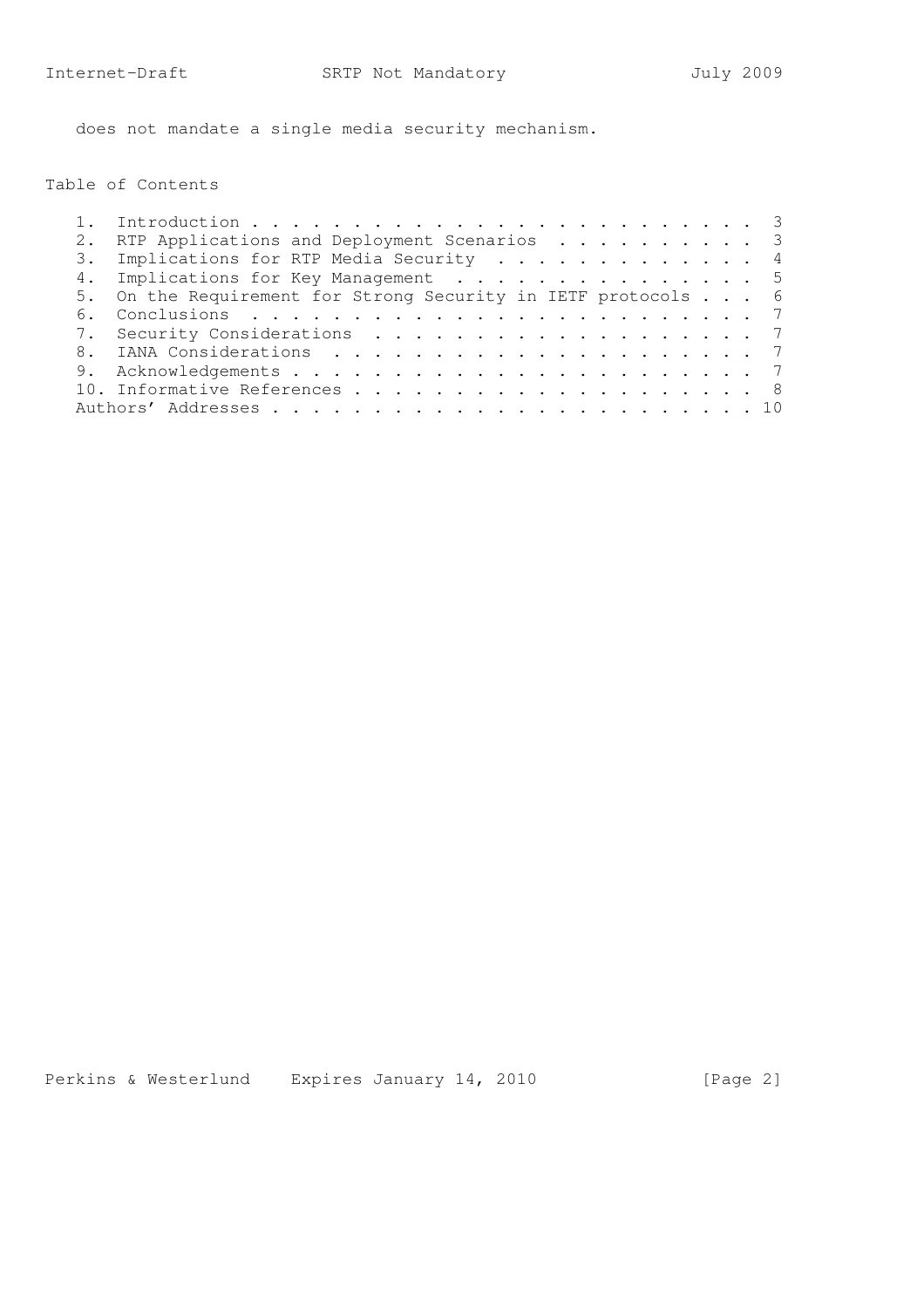## 1. Introduction

 The Real-time Transport Protocol (RTP) [RFC3550] is widely used for voice over IP, Internet television, video conferencing, and various other real-time and streaming media applications. Despite this, the base RTP specification provides very limited options for media security, and defines no standard key exchange mechanism. Rather, a number of extensions are defined to provide confidentiality and authentication of media streams, and to exchange security keys. This memo outlines why it is appropriate that multiple extension mechanisms are defined, rather than mandating a single media security and keying mechanism.

 This memo provides information for the community; it does not specify a standard of any kind.

The structure of this memo is as follows: we begin, in Section 2 by describing the scenarios in which RTP is deployed. Following this, Section 3 outlines the implications of this range of scenarios for media confidentially and authentication, and Section 4 outlines the implications for key exchange. Section 5 outlines how the RTP framework meets the requirement of BCP 61. Section 6 then concludes and gives some recommendations. Finally, Section 7 outlines the security considerations, and Section 8 outlines IANA considerations.

#### 2. RTP Applications and Deployment Scenarios

 The range of application and deployment scenarios where RTP has been used includes, but is not limited to, the following:

- o Point-to-point voice telephony (fixed and wireless networks)
- o Point-to-point video conferencing
- o Centralised group video conferencing with a multipoint conference unit (MCU)
- o Any Source Multicast video conferencing (light-weight sessions; Mbone conferencing)
- o Point-to-point streaming audio and/or video
- o Single Source Multicast streaming to large group (IPTV and MBMS [MBMS])
- o Replicated unicast streaming to a group

Perkins & Westerlund Expires January 14, 2010 [Page 3]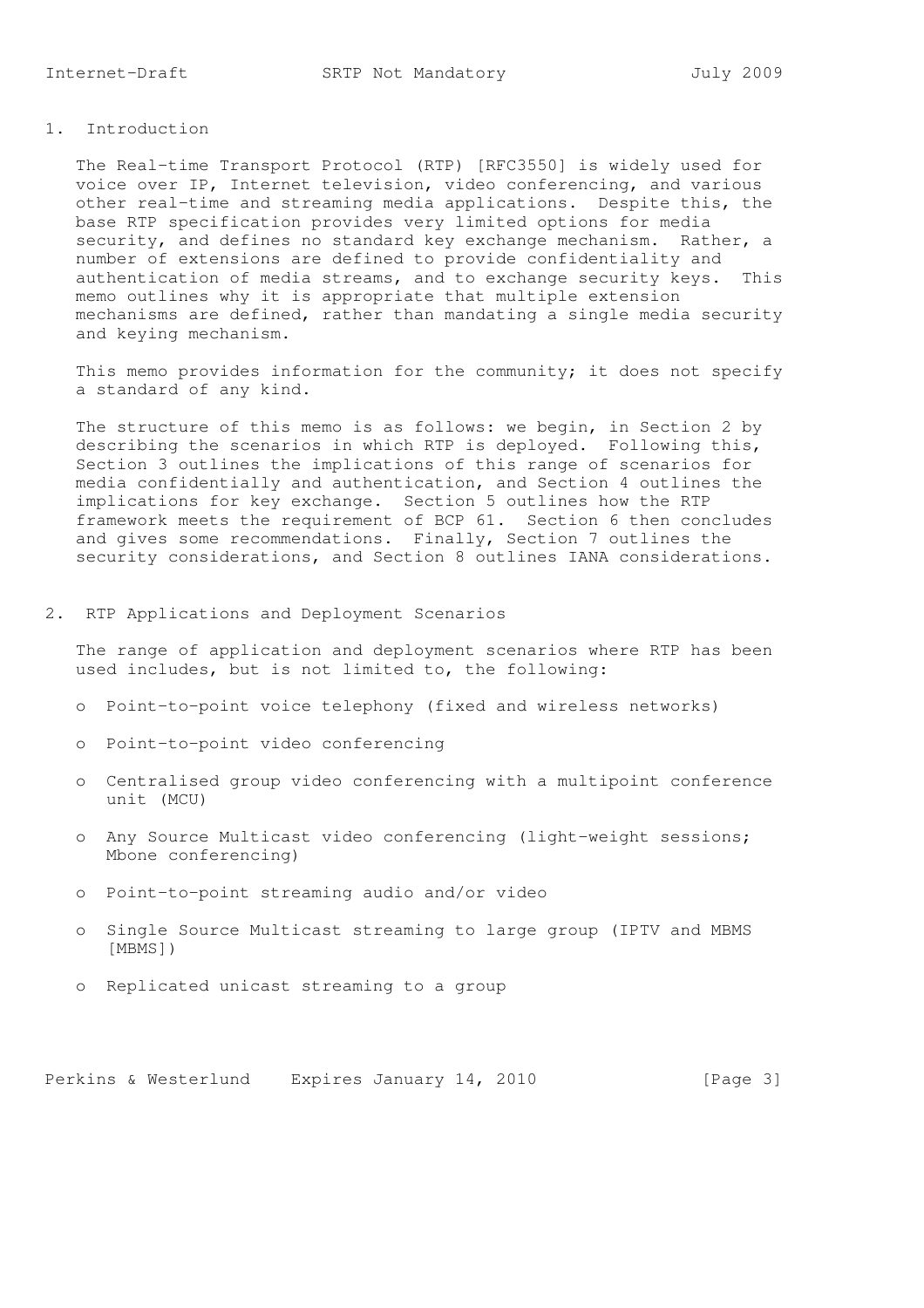- o Interconnecting components in music production studios and video editing suites
- o Interconnecting components of distributed simulation systems
- o Streaming real-time sensor data

 As can be seen, these scenarios vary from point-to-point to very large multicast groups, from interactive to non-interactive, and from low bandwidth (kilobits per second) to very high bandwidth (multiple gigabits per second). While most of these applications run over UDP [RFC0768], some use TCP [RFC0793], [RFC4614] or DCCP [RFC4340] as their underlying transport. Some run on highly reliable optical networks, others use low rate unreliable wireless networks. Some applications of RTP operate entirely within a single trust domain, others are inter-domain, with untrusted (and potentially unknown) users. The range of scenarios is wide, and growing both in number and in heterogeneity.

3. Implications for RTP Media Security

 The wide range of application scenarios where RTP is used has led to the development of multiple solutions for media security, considering different requirements. Perhaps the most widely applicable of these solutions is the Secure RTP (SRTP) framework [RFC3711]. This is an application-level media security solution, encrypting the media payload data (but not the RTP headers) to provide some degree of confidentiality, and providing optional source origin authentication. It was carefully designed to be both low overhead, and to support the group communication features of RTP, across a range of networks.

 SRTP is not the only media security solution in use, however, and alternatives are more appropriate for some scenarios. For example, many client-server streaming media applications can run over a single TCP connection, multiplexing media data with control information on that connection (RTSP [I-D.ietf-mmusic-rfc2326bis] is a widely used example of such a protocol). The natural way to provide media security for such client-server media applications is to use TLS [RFC5246] to protect the TCP connection, sending the RTP media data over the TLS connection. Using the SRTP framework in addition to TLS is unncessary, and would result in double encryption of the media, and SRTP cannot be used instead of TLS since it is RTP-specific, and so cannot protect the control traffic.

 Other RTP use cases work over networks which provide security at the network layer, using IPsec. For example, certain 3GPP networks need IPsec security associations for other purposes, and can reuse those

Perkins & Westerlund Expires January 14, 2010 [Page 4]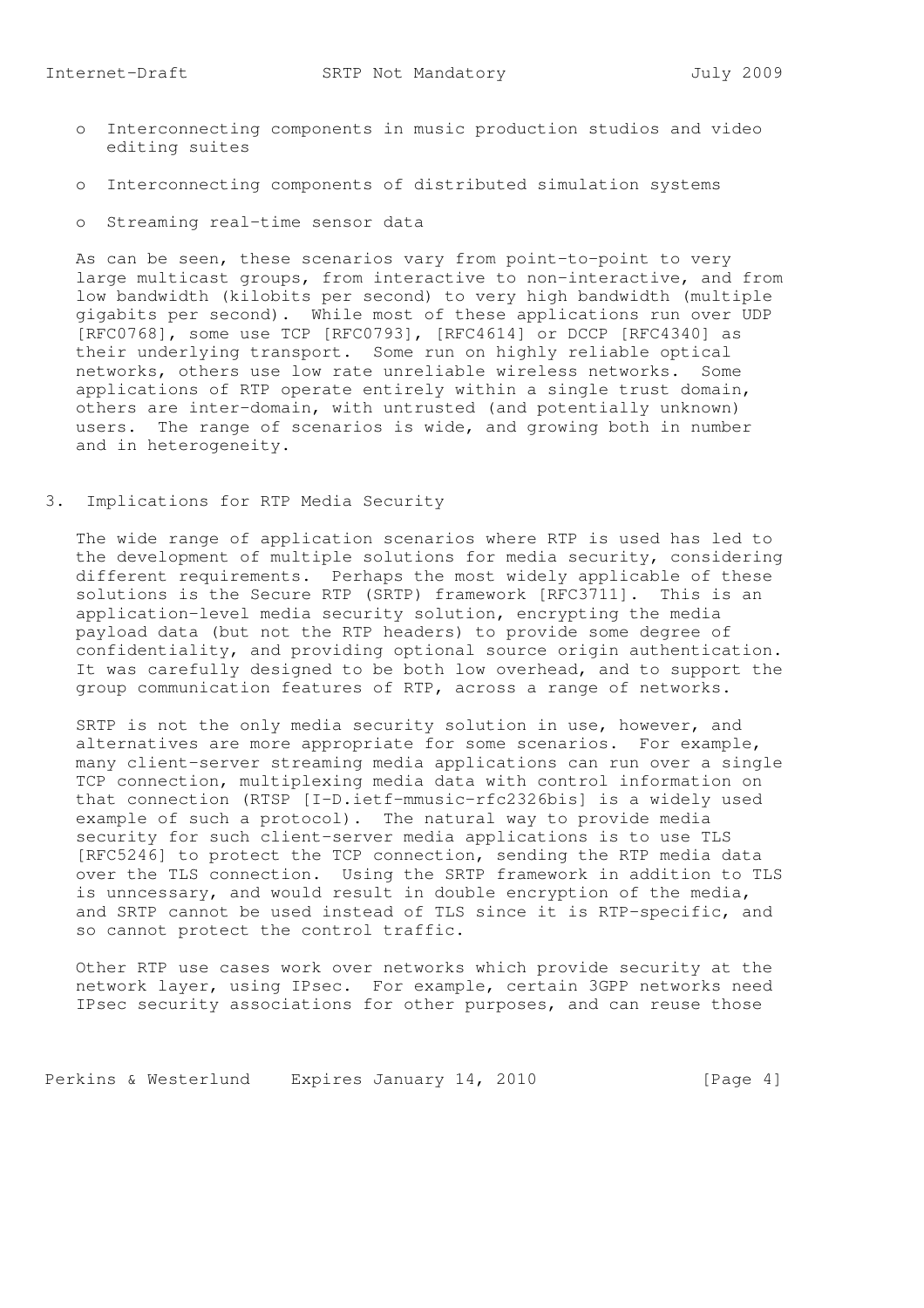to secure the RTP session [3GPP.33.210]. SRTP is, again, unnecessary in such environments, and its use would only introduce overhead for no gain.

 For some applications it is sufficient to protect the RTP payload data while leaving RTP, transport, and network layer headers unprotected. An example of this is RTP broadcast over DVB-H [ETSI.TS.102.474], where one mode of operation uses ISMAcryp (http://www.isma.tv) to protect the media data only.

 Finally, the link layer may be secure, and it may be known that the RTP media data is constrained to that single link (for example, when operating in a studio environment, with physical link security). An environment like this is inherently constrained, but might avoid the need for application, transport, or network layer media security.

 All these are application scenarios where RTP has seen commerical deployment. Other use case also exist, with additional requirements. There is no media security protocol that is appropriate for all these environments. Accordingly, multiple RTP media security protocols can be expected to remain in wide use.

4. Implications for Key Management

 With such a diverse range of use case come a range of different protocols for RTP session establishment. Mechanisms used to provide security keying for these different session establishment protocols can basically be put into two categories: inband and out-of-band in relation to the session establishment mechanism. The requirements for these solutions are highly varying. Thus a wide range of solutions have been developed in this space:

- o The most common use case for RTP is probably point-to-point voice calls or centralised group conferences, negotiated using SIP [RFC3261] with the SDP offer/answer model [RFC3264], operating on a trusted infrastructure. In such environments, SDP security descriptions [RFC4568] or the MIKEY [RFC4567] protocol are appropriate keying mechanisms, piggybacked onto the SDP [RFC4566] exchange. The infrastructure may be secured by protecting the SIP exchange using TLS or S/MIME, for example [RFC3261].
- o Point-to-point RTP sessions may be negotiated using SIP with the offer/answer model, but operating over a network with untrusted infrastructure. In such environments, the key management protocol is run on the media path, bypassing the untrusted infrastructure. Protocols such as DTLS [I-D.ietf-avt-dtls-srtp] or ZRTP [I-D.zimmermann-avt-zrtp] are useful here.

Perkins & Westerlund Expires January 14, 2010 [Page 5]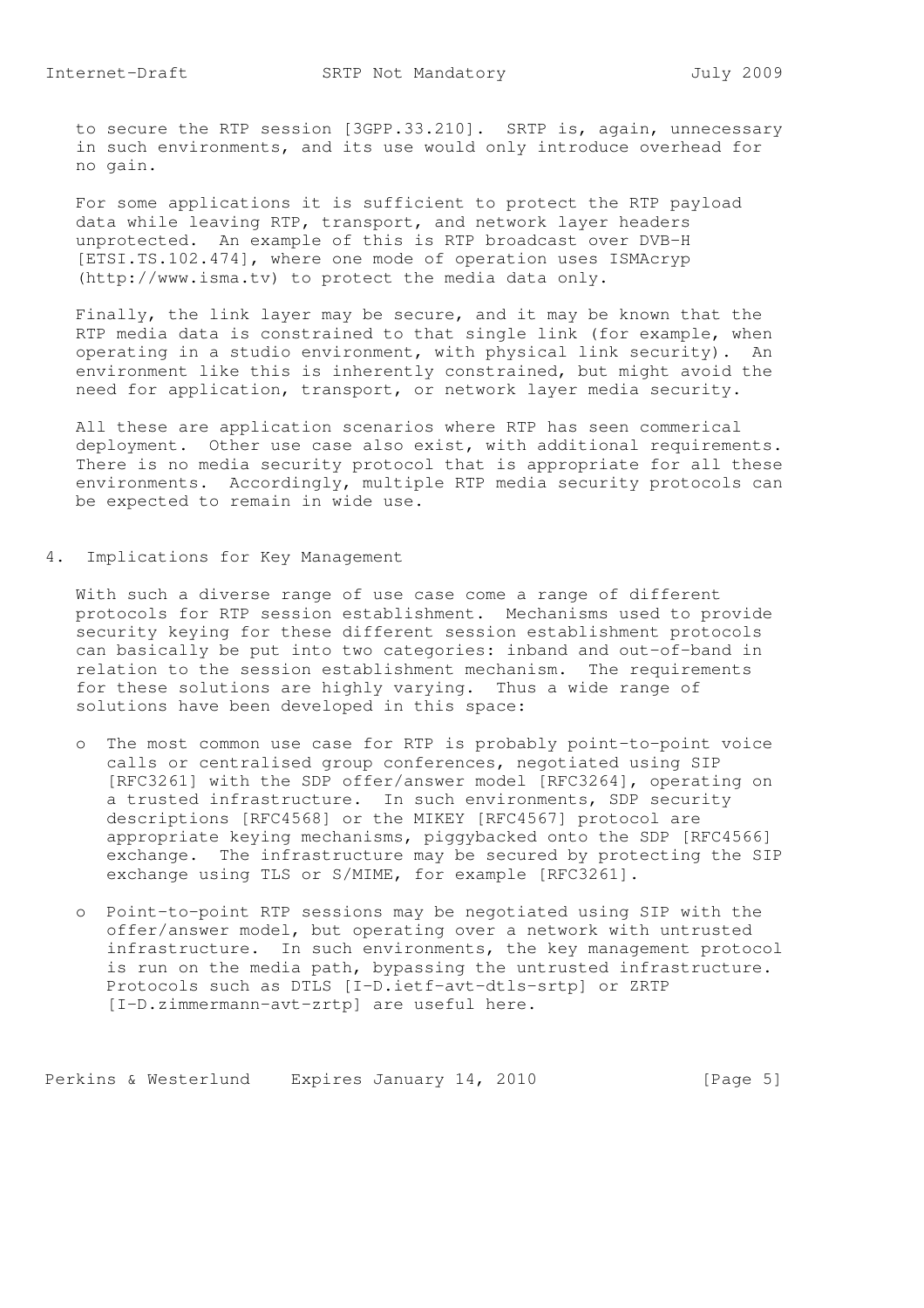- o For point-to-point client-server streaming of RTP over RTSP, a TLS association is appropriate to manage keying material, in much the same manner as would be used to secure an HTTP session.
- o A session description may be sent by email, secured using X.500 or PGP, or retrieved from a web page, using HTTP with TLS.
- o A session description may be distributed to a multicast group using SAP or FLUTE secured with S/MIME.
- o A session description may be distributed using the Open Mobile Alliance DRM key management specification [OMA-DRM] when using a point-to-point streaming session setup with RTSP in the 3GPP PSS environment [PSS].
- o In the 3GPP Multimedia Broadcast Multicast Service (MBMS) system, HTTP and MIKEY are used for key management [MBMS-SEC].

 A more detailed survey of requirements for media security management protocols can be found in [I-D.ietf-sip-media-security-requirements]. As can be seen, the range of use cases is wide, and there is no single protocol that is appropriate for all scenarios. These solutions have been further diversified by the existence of infrastructure elements such as authentication solutions that are tied into the key manangement.

5. On the Requirement for Strong Security in IETF protocols

 BCP 61 [RFC3365] puts a requirement on IETF protocols to provide strong, mandatory to implement, security solutions. This is actually quite a difficult requirement for any type of framework protocol, like RTP, since one can never know all the deployment scenarios, and if they are covered by the security solution. It would clearly be desirable if a single media security solution and a single key management solution could be developed, satisfying the range of use cases for RTP. The authors are not aware of any such solution, however, and it is not clear that any single solution can be developed.

 For a framework protocol it appears that the only sensible solution to the requirement of BCP 61 is to develop or use security building blocks, like SRTP, SDP security descriptions [RFC4568], MIKEY, DTLS, or IPsec, to provide the basic security services of authorization, data integrity protection and date confidentiality protection. When new usages of the RTP framework arise, one needs to analyze the situation, to determine if the existing building blocks satisfy the requirements. If not, it is necessary to develop new security

Perkins & Westerlund Expires January 14, 2010 [Page 6]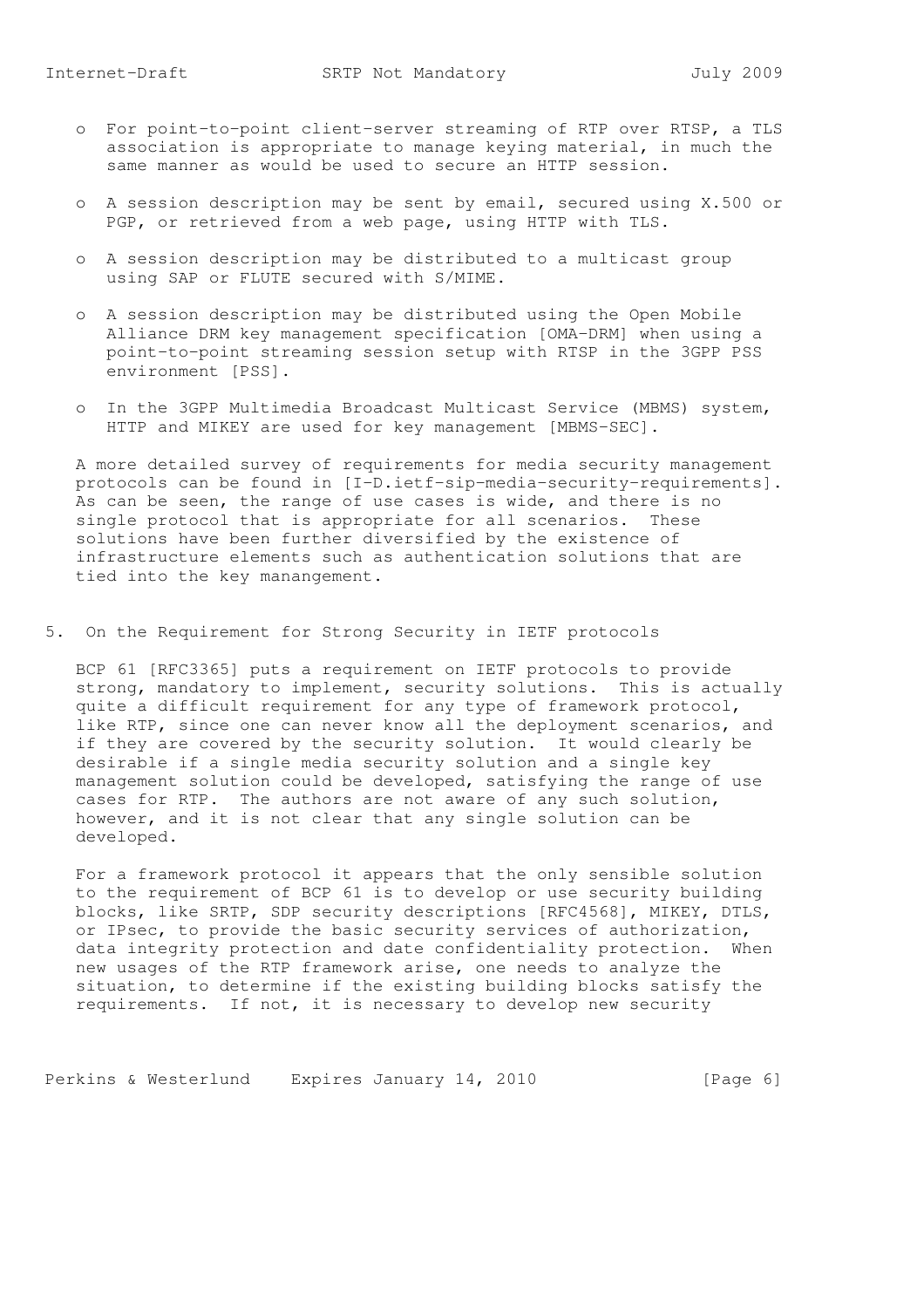building blocks.

 When it comes to fulfilling the "MUST Implement" strong security for a specific application, it will fall on that application to actually consider what building blocks it is required to support. To maximize interoperability it is desirable if certain applications, or classes of application with similar requirements, agree on what data security mechanisms and key-management should be used. If such agreement is not possible, there will be increased cost, either in the lack of interoperability, or in the need to implement more solutions. Unfortunately this situation, if not handled reasonably well, can result in a failure to satisfy the requirement of providing the users with an option of turning on strong security when desired.

#### 6. Conclusions

 As discussed earlier it appears that a single solution can't be designed to meet the diverse requirements. In the absence of such a solution, it is hoped that this memo explains why SRTP is not mandatory as the media security solution for RTP-based systems, and why we can expect multiple key management solutions for systems using RTP.

 It is important for any RTP-based application to consider how it meets the security requirements. This will require some analysis to determine these requirements, followed by the selection of a mandatory to implement solution, or in exceptional scenarios several solutions, including the desired RTP traffic protection and key management. SRTP is a preferred solution for the protection of the RTP traffic in those use cases where it is applicable. It is out of scope for this memo to recommend a preferred key management solution.

#### 7. Security Considerations

This entire memo is about security.

# 8. IANA Considerations

No IANA actions are required.

### 9. Acknowledgements

 Thanks to Ralph Blom, Hannes Tschofenig, Dan York, Alfred Hoenes, and Martin Ellis for their feedback.

Perkins & Westerlund Expires January 14, 2010 [Page 7]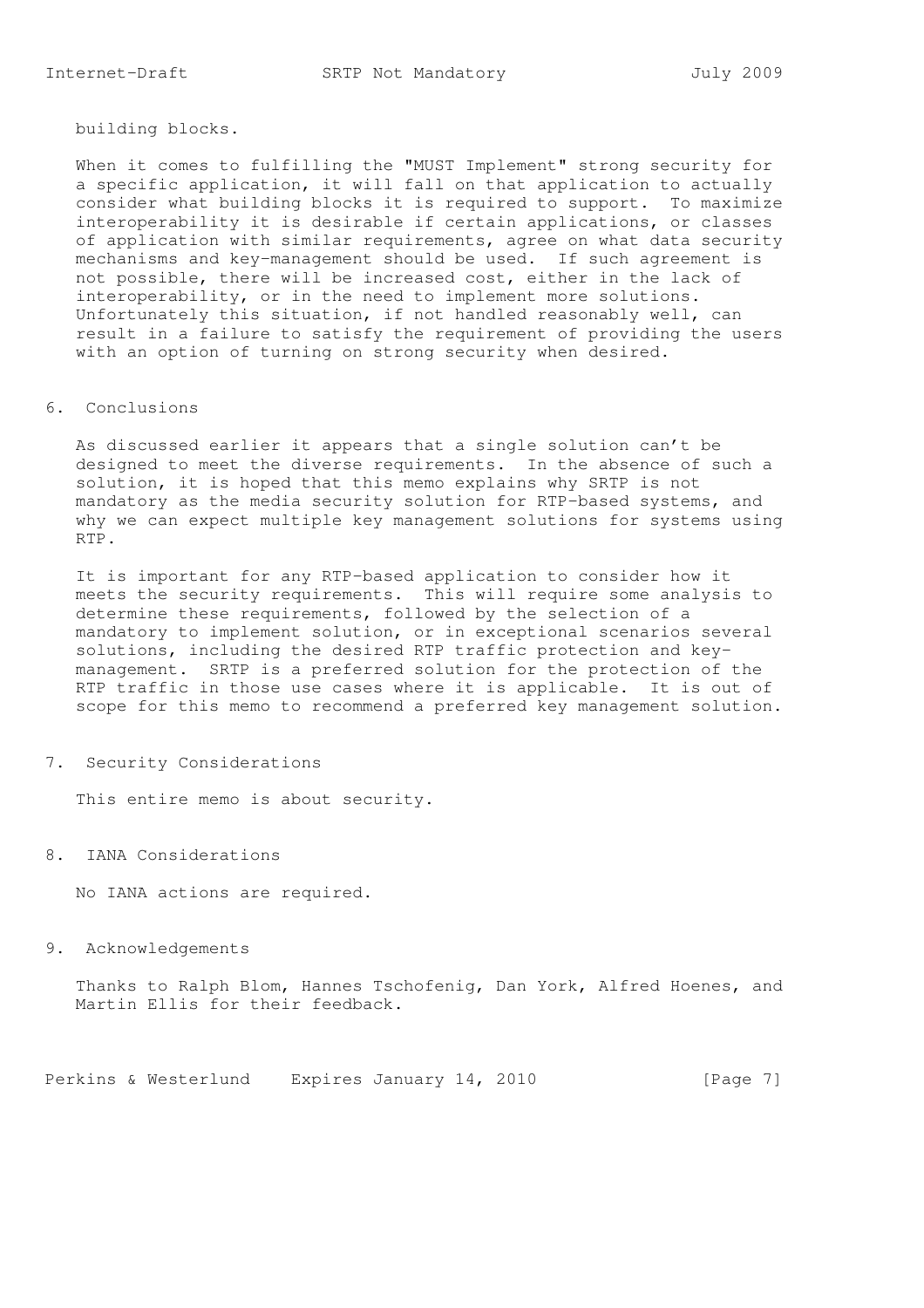10. Informative References [3GPP.33.210] 3GPP, "IP network layer security", 3GPP TS 33.210, September 2008. [ETSI.TS.102.474] ETSI, "Digital Video Broadcasting (DVB); IP Datacast over DVB-H: Service Purchase and Protection", ETSI TS 102 474, November 2007. [I-D.ietf-avt-dtls-srtp] McGrew, D. and E. Rescorla, "Datagram Transport Layer Security (DTLS) Extension to Establish Keys for Secure Real-time Transport Protocol (SRTP)", draft-ietf-avt-dtls-srtp-07 (work in progress), February 2009. [I-D.ietf-mmusic-rfc2326bis] Schulzrinne, H., Rao, A., Lanphier, R., Westerlund, M., and M. Stiemerling, "Real Time Streaming Protocol 2.0 (RTSP)", draft-ietf-mmusic-rfc2326bis-21 (work in progress), June 2009. [I-D.ietf-sip-media-security-requirements] Wing, D., Fries, S., Tschofenig, H., and F. Audet, "Requirements and Analysis of Media Security Management Protocols", draft-ietf-sip-media-security-requirements-09 (work in progress), January 2009. [I-D.zimmermann-avt-zrtp] Zimmermann, P., Johnston, A., and J. Callas, "ZRTP: Media Path Key Agreement for Secure RTP", draft-zimmermann-avt-zrtp-15 (work in progress), March 2009. [MBMS] 3GPP, "Multimedia Broadcast/Multicast Service (MBMS); Protocols and codecs TS 26.346". [MBMS-SEC] 3GPP, "Security of Multimedia Broadcast/Multicast Service (MBMS) TS 33.246". [OMA-DRM] Open Mobile Alliance, "DRM Specification 2.0". [PSS] 3GPP, "Transparent end-to-end Packet-switched Streaming Service (PSS); Protocols and codecs TS 26.234".

Perkins & Westerlund Expires January 14, 2010 [Page 8]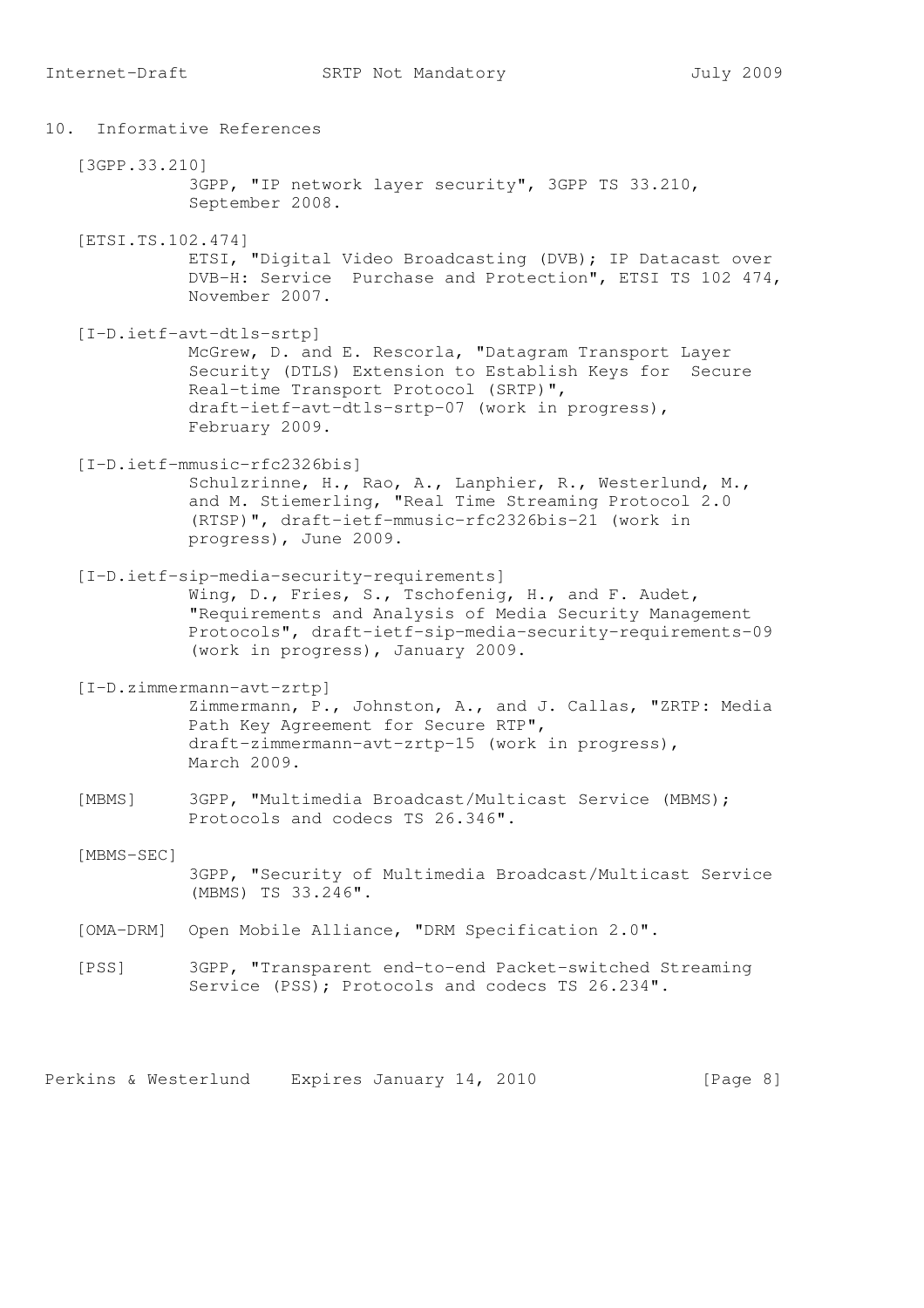- [RFC0768] Postel, J., "User Datagram Protocol", STD 6, RFC 768, August 1980.
- [RFC0793] Postel, J., "Transmission Control Protocol", STD 7, RFC 793, September 1981.
- [RFC3261] Rosenberg, J., Schulzrinne, H., Camarillo, G., Johnston, A., Peterson, J., Sparks, R., Handley, M., and E. Schooler, "SIP: Session Initiation Protocol", RFC 3261, June 2002.
- [RFC3264] Rosenberg, J. and H. Schulzrinne, "An Offer/Answer Model with Session Description Protocol (SDP)", RFC 3264, June 2002.
- [RFC3365] Schiller, J., "Strong Security Requirements for Internet Engineering Task Force Standard Protocols", BCP 61, RFC 3365, August 2002.
- [RFC3550] Schulzrinne, H., Casner, S., Frederick, R., and V. Jacobson, "RTP: A Transport Protocol for Real-Time Applications", STD 64, RFC 3550, July 2003.
- [RFC3711] Baugher, M., McGrew, D., Naslund, M., Carrara, E., and K. Norrman, "The Secure Real-time Transport Protocol (SRTP)", RFC 3711, March 2004.
- [RFC4340] Kohler, E., Handley, M., and S. Floyd, "Datagram Congestion Control Protocol (DCCP)", RFC 4340, March 2006.
- [RFC4566] Handley, M., Jacobson, V., and C. Perkins, "SDP: Session Description Protocol", RFC 4566, July 2006.
	- [RFC4567] Arkko, J., Lindholm, F., Naslund, M., Norrman, K., and E. Carrara, "Key Management Extensions for Session Description Protocol (SDP) and Real Time Streaming Protocol (RTSP)", RFC 4567, July 2006.
	- [RFC4568] Andreasen, F., Baugher, M., and D. Wing, "Session Description Protocol (SDP) Security Descriptions for Media Streams", RFC 4568, July 2006.
	- [RFC4614] Duke, M., Braden, R., Eddy, W., and E. Blanton, "A Roadmap for Transmission Control Protocol (TCP) Specification Documents", RFC 4614, September 2006.
	- [RFC5246] Dierks, T. and E. Rescorla, "The Transport Layer Security (TLS) Protocol Version 1.2", RFC 5246, August 2008.

Perkins & Westerlund Expires January 14, 2010 [Page 9]